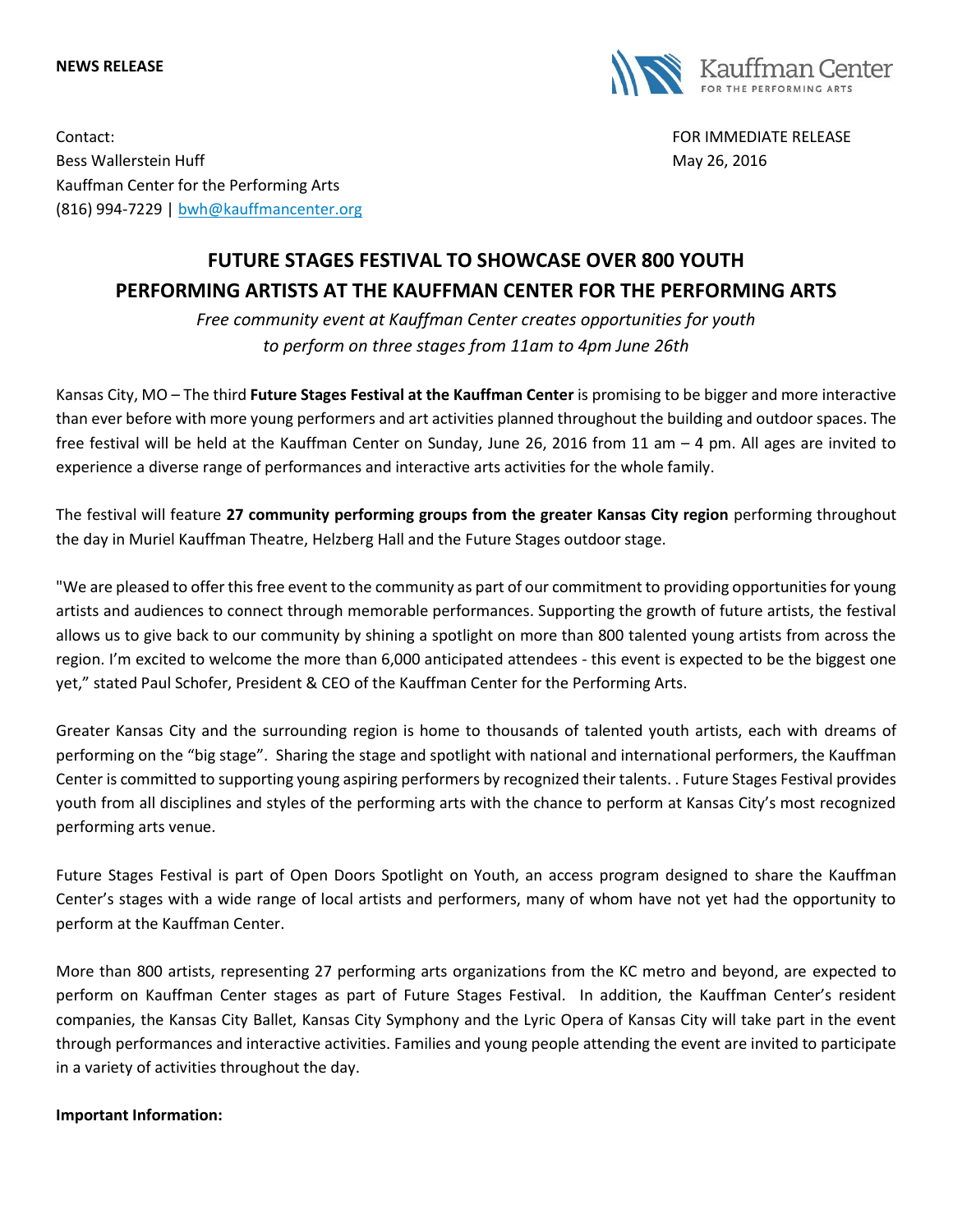- Future Stages Festival is open to the public and attendees are encouraged to register for free at kauffmancenter.org/futurestages or by phone at (816) 994-7222 to receive the latest event updates and schedule for performances and activities.
- Registration is optional. No tickets will be issued. Once registered, attendees will automatically qualify for a drawing to win two tickets to an upcoming performance at the Kauffman Center.
- All ages are welcome and programming is suggested as most suitable for families with youth ages 4 15.

### **Future Stages Festival Features Performances by:**

5 Star Jazz Band AileyCamp The Group Allegro Choirs of Kansas City Baldwin Academy of Dance and Voice Choir Heart of America Shakespeare Festival —Team Shakespeare Heart of America Youth Ballet Ice Studios School of Dance Youth Group Jody Phillips Dance Company Kansas City Ballet Kansas City Young Audiences Community School of the Arts Dance Students Kansas City Boys Choir & Kansas City Girls Choir Lawrence Ballet Theatre Lily Zhang Li Taylor Dance Academy Lyric Opera of Kansas City: Kids in Opera Metropolitan Strings Academy Orchestra Miller Marley Entertainers Mudra Dance Academy Music Theatre Kansas City SunRaise Ottawa Suzuki Strings Paseo Academy SoundPlay School of Rock Kansas City Dean's List Soundz of Africa Youth Ensemble Starlight STARS of Tomorrow The KC Wordshop Spoken Word Artists Traditional Chinese Music Group Wyandotte High School Concert Band Youth Symphony of Kansas City Summer Orchestra Program

### I**nteractive Arts Activities and More by:**

American Institute of Architects Kansas City - Design YOUR KC Skyline Heart of America Shakespeare Festival – En Garde Bard Kansas City Chalk and Walk Kansas City Chiefs Kansas City Symphony – Instrument Petting Zoo (open 1:30 p.m. – 3:30 p.m.) Kansas City Zoo – Animal Adventure Puppet Show